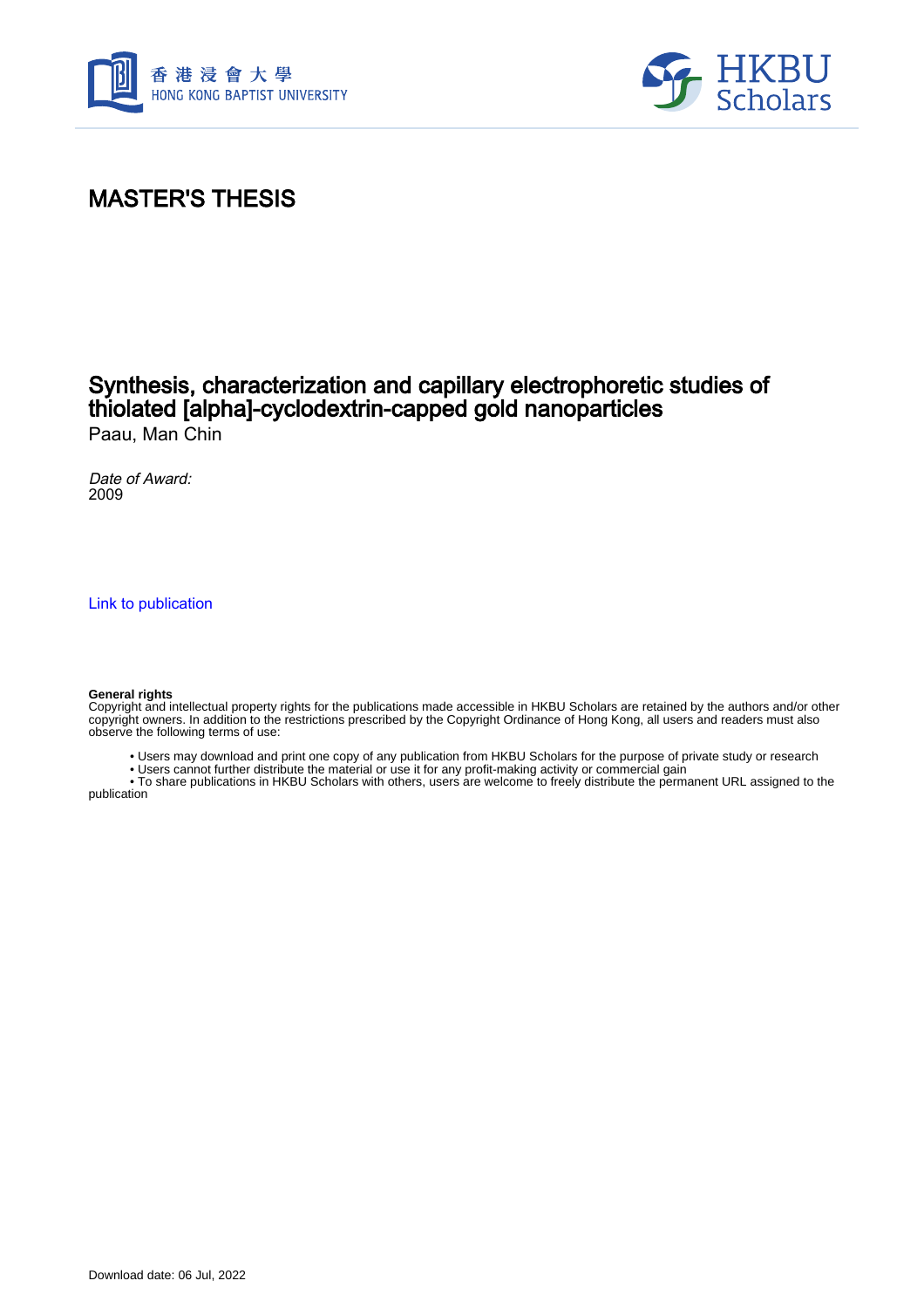# **Synthesis, Characterization and Capillary Electrophoretic Studies of Thiolated**  α**-Cyclodextrin-Capped Gold Nanoparticles**

# **PAAU Man Chin**

**A thesis submitted in partial fulfillment of the requirements** 

**for the degree of** 

**Master of Philosophy** 

**Principal Supervisor: Dr. Martin M. F. Choi** 

**Hong Kong Baptist University** 

**August 2009**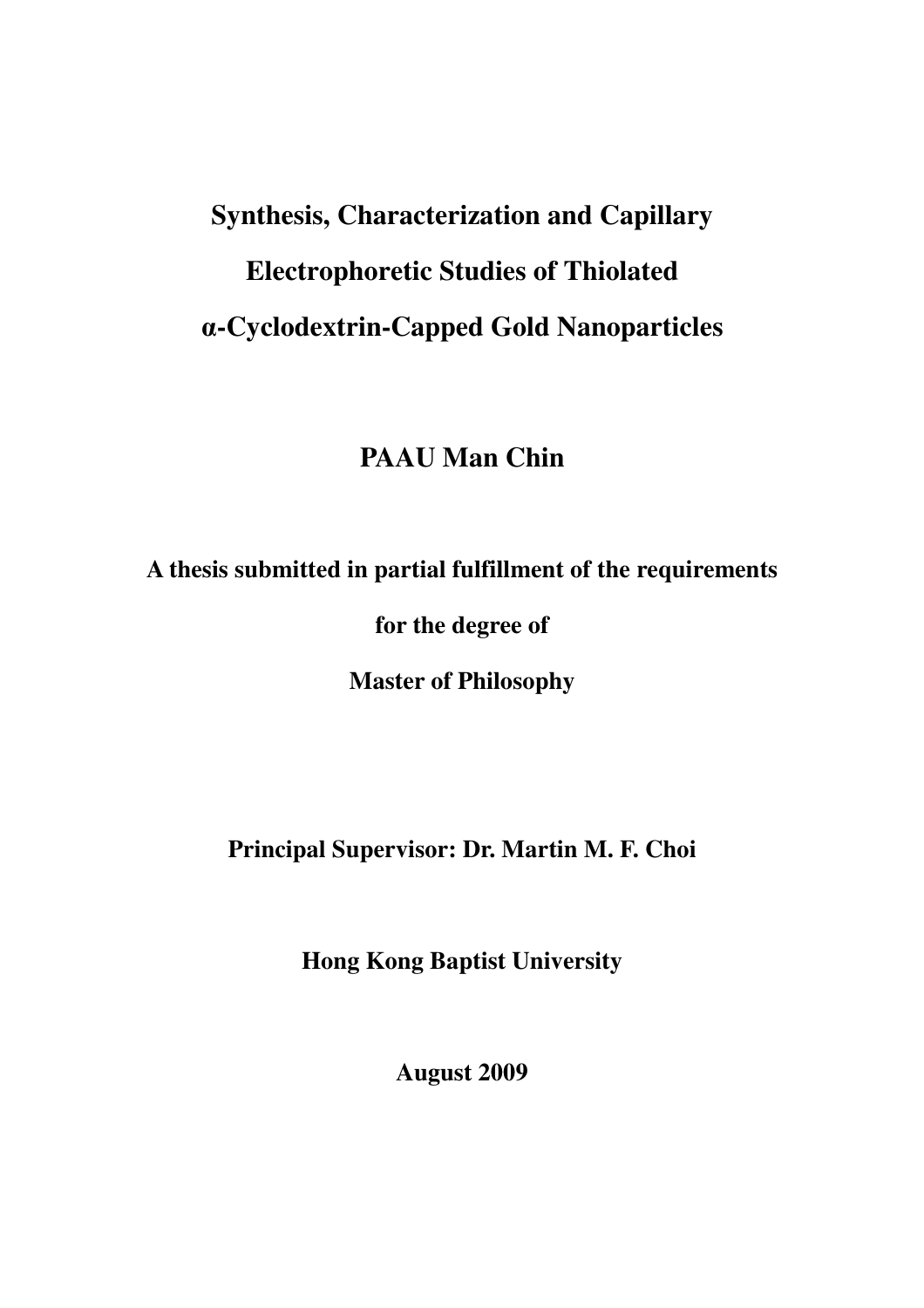#### **Abstract**

This thesis mainly focuses on two parts. This first one is the synthesis and characterization of ultrasmall  $\left($  < 2.0 nm) thiolated  $\alpha$ -cyclodextrin-capped gold nanoparticles (α-CD-S-AuNPs). Per-6-thio-α-cyclodextrins were firstly synthesized and were employed to protect gold nanoparticles (AuNPs) from aggregation. The as-prepared products were characterized by different techniques. Since the average size of the resulting AuNPs is highly dependent of the initial mole ratio of thiol and gold in the reaction mixture, the effect of cyclodextrin-to-gold  $(\alpha$ -CD-SH/Au) ratio on the size of α-CD-S-AuNPs has been studied. In contrast to previous studies, we observed that when the α-CD-SH/Au ratio is larger than 1, the size of AuNPs increases with α-CD-SH/Au ratio which is opposite to the trend obtained for α-CD-SH/Au ratio smaller than 1. It is postulated that the increase in particle size is attributed to the interhydrogen bond between the thiolated  $\alpha$ -cyclodextrin ( $\alpha$ -CD-SH) molecules at higher concentrations with a decrease in the availability of free α-CD-SH to stabilize the AuNP surface. The chemical compositions of such AuNPs were further determined by thermogravimetric analysis, mass spectrometry, and atomic absorption spectroscopy. Interestingly, the number of attached thiolated α-cyclodextrin ligand per AuNP increases with the decrease in core size of AuNP,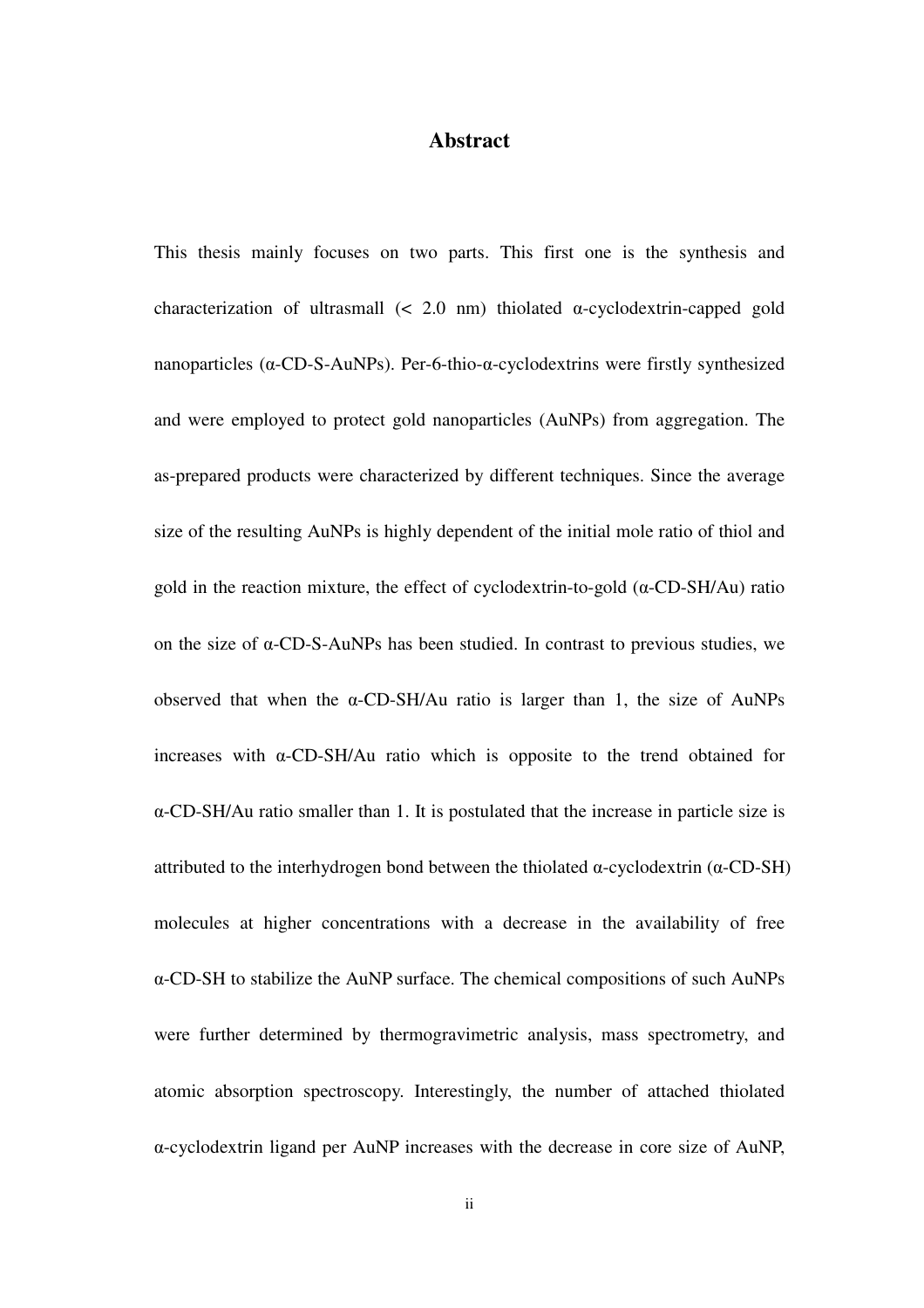possibly attributing to the formation of staple motifs on the Au core.

The second part of the research explores the effect of tetraalkylammonium ions on the electrophoretic mobility and the peak shape of α-CD-S-AuNPs of different core sizes in capillary zone electrophoresis (CZE)**.** The effect of various tetraalkylammonium ions on the peak width and electrophoretic mobility of the  $\alpha$ -CD-S-AuNPs was studied in detail. Tetrabutylammonium (Bu<sub>4</sub>N<sup>+</sup>) ions provide good migration peak shape for  $\alpha$ -CD-S-AuNPs in CZE. Bu<sub>4</sub>N<sup>+</sup> ions possibly interact simultaneously with several hydrophobic cavities of the surface-attached α-CDs on AuNPs, therefore, a narrow solute band of α-CD-S-AuNPs was maintained. The optimal run buffer was 10 mM  $Bu_4N^+$  in 30 mM phosphate buffer (pH 12). The applied voltage was 15 kV. In addition, a linear inverse relationship  $(r^2 > 0.998)$ exists between the electrophoretic mobility and size of α-CD-S-AuNPs over the core range of 1.4–4.1 nm. Our work shows that CZE is an efficient tool for characterizing the size of  $\alpha$ -CD-S-AuNPs using Bu<sub>4</sub>N<sup>+</sup> ions.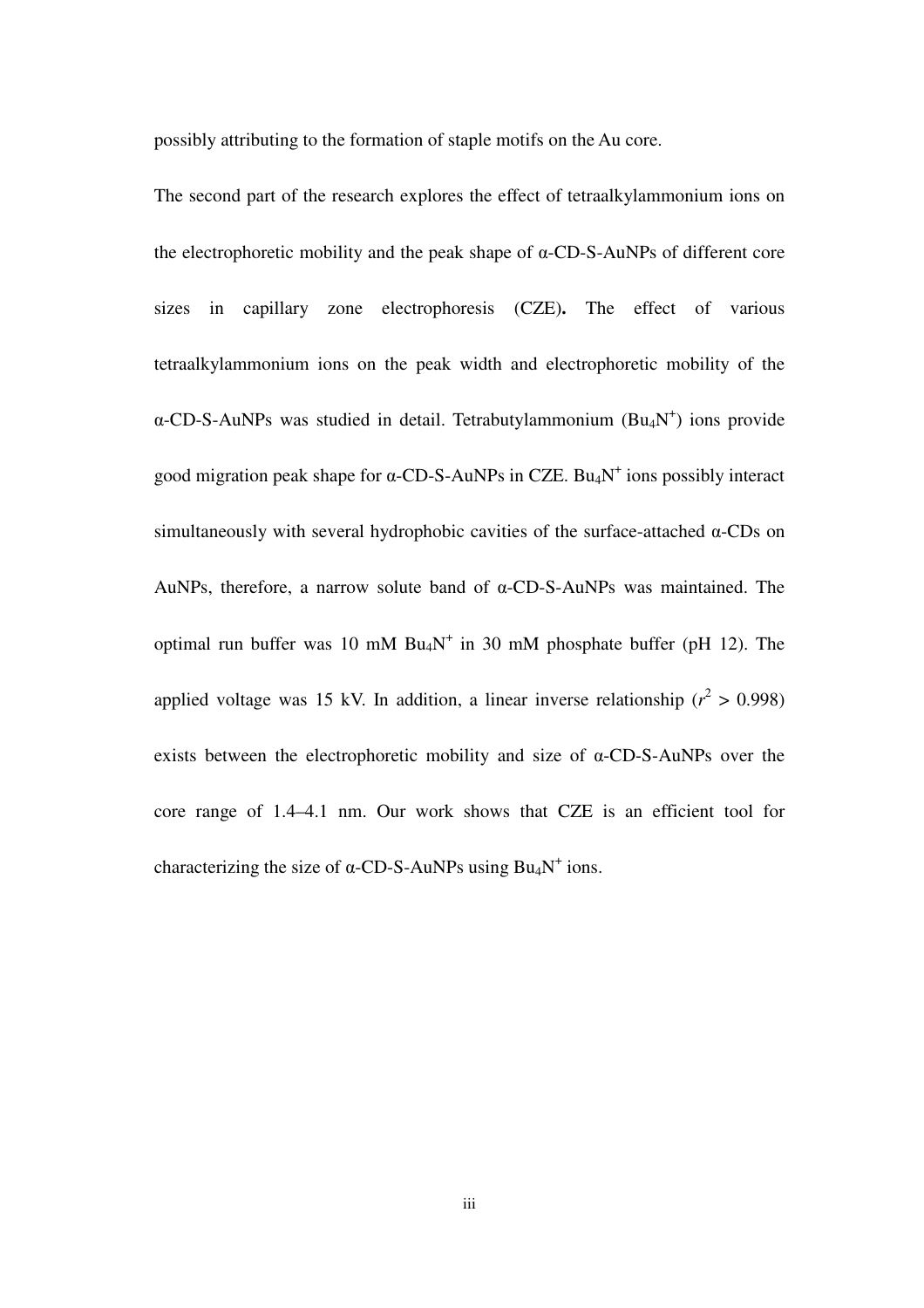## **Table of Contents**

| <b>Declaration</b> |                                            | $\mathbf{i}$   |
|--------------------|--------------------------------------------|----------------|
| <b>Abstracts</b>   |                                            | ii             |
|                    | Acknowledgements                           | iv             |
|                    | <b>Table of Contents</b>                   | V              |
|                    | <b>List of Schemes and Figures</b>         | X              |
|                    | <b>List of Abbreviations</b>               | xiv            |
|                    |                                            |                |
|                    | <b>Chapter 1 Introduction</b>              | $\mathbf{1}$   |
| 1.1.               | Nanoparticles                              | $\mathbf{1}$   |
|                    | 1.2. Synthesis of Nanoparticles            | $\overline{2}$ |
| 1.3.               | Monolayer-Protected Nanoparticles          | 5              |
| 1.4.               | <b>Characterization of Nanoparticles</b>   | 8              |
|                    | 1.4.1. Core size                           | 8              |
|                    | 1.4.2. Elemental Analysis                  | 10             |
| 1.5.               | Nanoparticles in Capillary Electrophoresis | 11             |
| 1.6.               | Cyclodextrins                              | 13             |
|                    | 1.6.1. Chemical Structure of Cyclodextrins | 14             |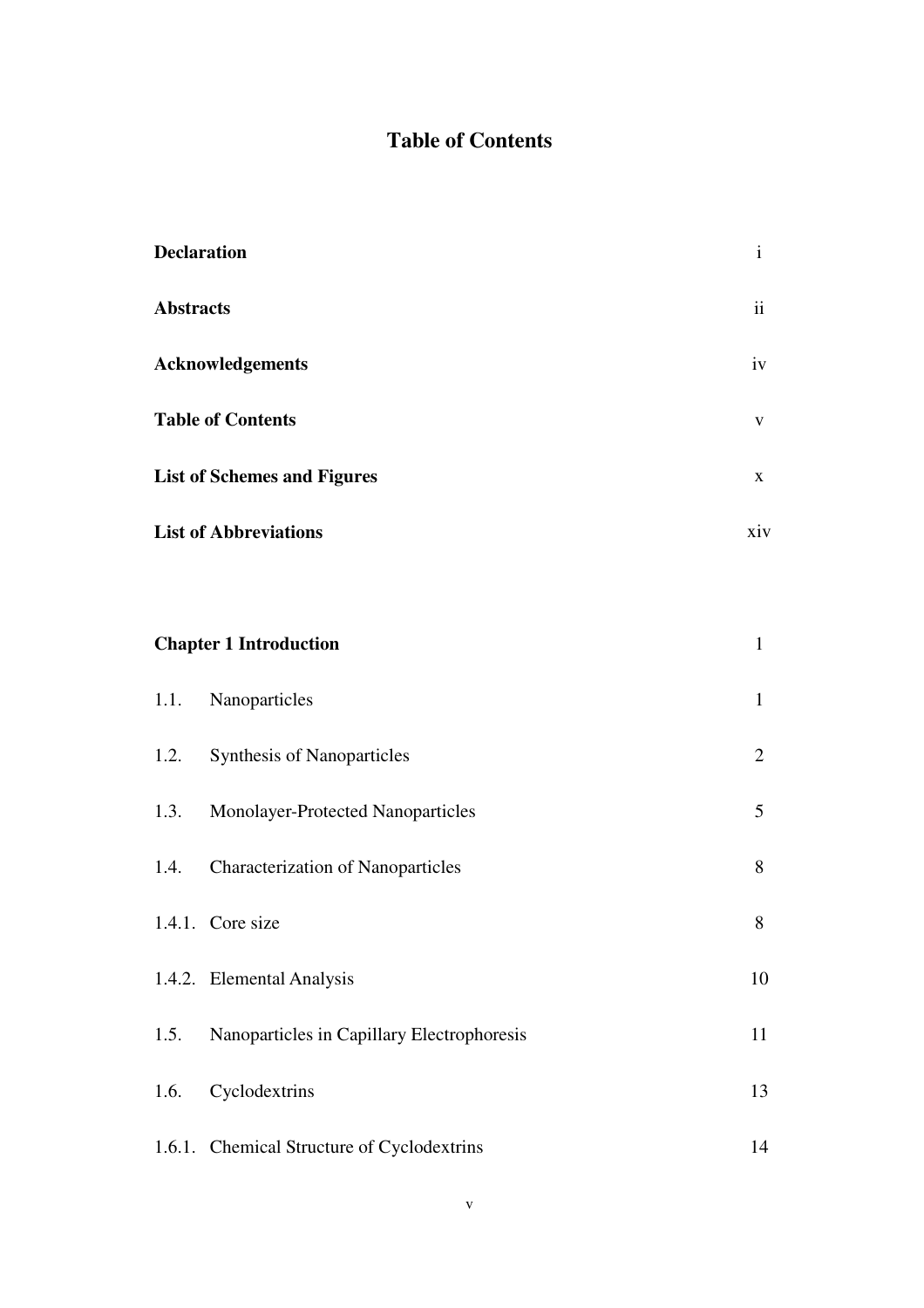|      | 1.6.2. Properties of Cyclodextrins                | 16 |
|------|---------------------------------------------------|----|
|      | 1.6.3. Cyclodextrins in Capillary Electrophoresis | 17 |
|      | 1.7. Aims of the Project                          | 19 |
|      |                                                   |    |
|      | <b>Chapter 2 Experimental</b>                     | 22 |
|      | 2.1. Chemicals                                    | 22 |
|      | 2.2. Characterization of Gold Nanoparticles       | 23 |
|      | 2.2.1. UV-visible Absorption Spectroscopy         | 23 |
|      | 2.2.2. <sup>1</sup> H NMR Spectroscopy            | 23 |
|      | 2.2.3. FT-IR Spectroscopy                         | 23 |
|      | 2.2.4. TEM and HRTEM Measurements                 | 24 |
|      | 2.2.5. MALDI-TOF MS                               | 24 |
|      | 2.2.6. Thermogravimetric Analysis                 | 25 |
|      | 2.2.7. Atomic Absorption Spectroscopy             | 25 |
| 2.3. | Other Instrumentation                             | 26 |

#### **Chapter 3 Synthesis and Characterization of Ultrasmall Thiolated**  α**-Cyclodextrin-Capped Gold Nanoparticles**  28

| 3.1. | Introduction | 28 |
|------|--------------|----|
|      |              |    |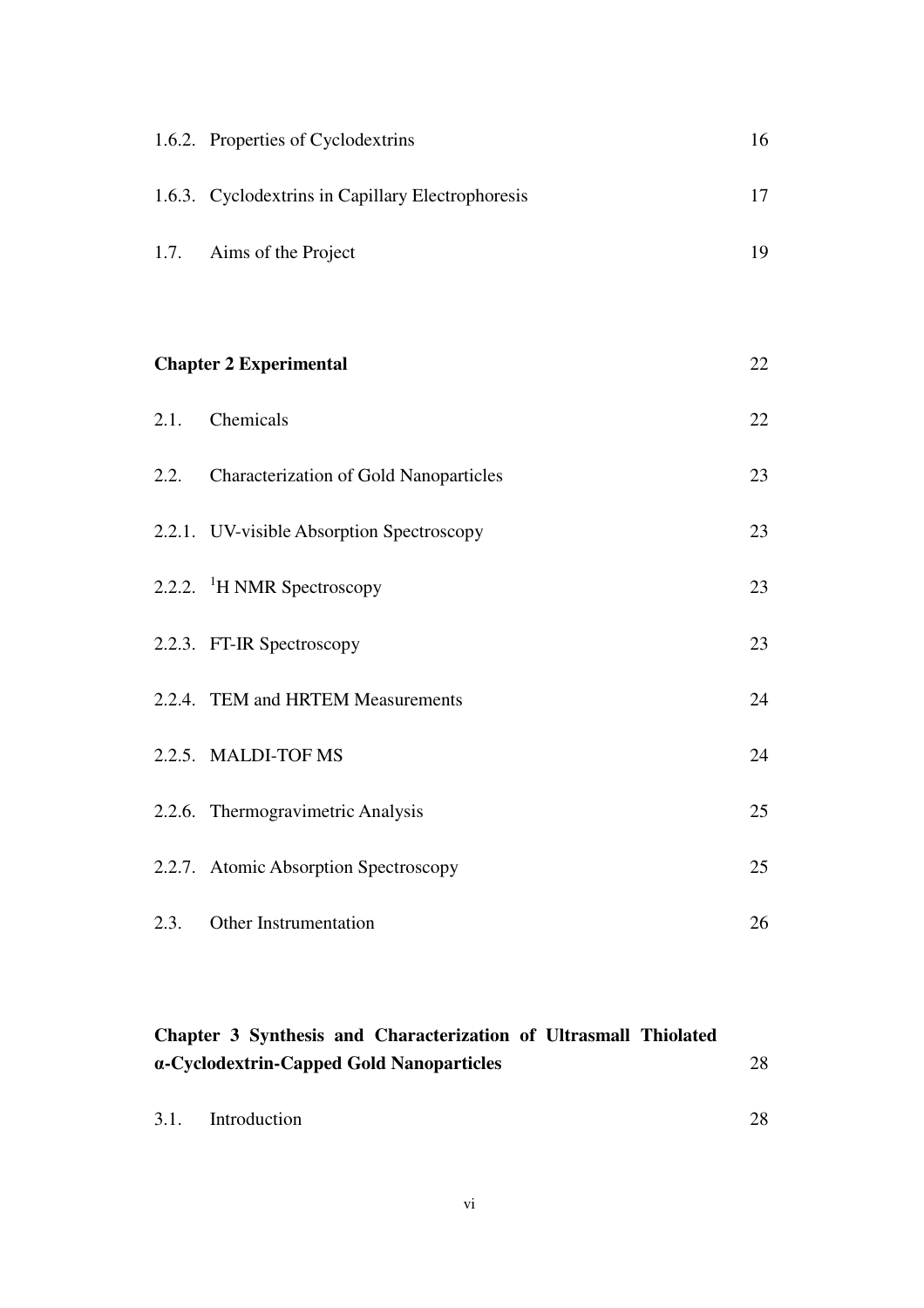|      | 3.2. Results and Discussion                                               | 29 |
|------|---------------------------------------------------------------------------|----|
|      | 3.2.1. Synthesis of per-6-iodo- $\alpha$ -cyclodextrin ( $\alpha$ -CD-I)  | 29 |
|      | 3.2.2. Synthesis of per-6-thio- $\alpha$ -cyclodextrin ( $\alpha$ -CD-SH) | 30 |
|      | 3.2.3. Synthesis of $\alpha$ -CD-S-AuNP                                   | 32 |
|      | 3.2.4. Characterization of $\alpha$ -CD-S-AuNP                            | 33 |
|      | 3.2.4.1. FT-IR Spectroscopy                                               | 33 |
|      | 3.2.4.2. UV-visible Absorption Spectroscopy                               | 36 |
|      | 3.2.4.3. Transmission Electronic Microscopy                               | 37 |
|      | 3.2.4.4. Thermogravimetric Analysis                                       | 37 |
| 3.3. | Conclusion                                                                | 38 |

#### **Chapter 4 Effect of Cyclodextrin-to-Gold Ratio on the Size of Gold Nanoparticles Capped by** α**-Cyclodextrin**

40

| 4.1. | Introduction                                  | 40 |
|------|-----------------------------------------------|----|
| 4.2. | <b>Results and Discussion</b>                 | 41 |
|      | 4.2.1. UV-visible Absorption Spectra          | 41 |
|      | 4.2.2. TEM Analysis                           | 44 |
|      | 4.2.3. Effect of $\alpha$ -CD-SH on AuNP size | 50 |
|      | 4.2.4. Composition of $\alpha$ -CD-S-AuNP     | 51 |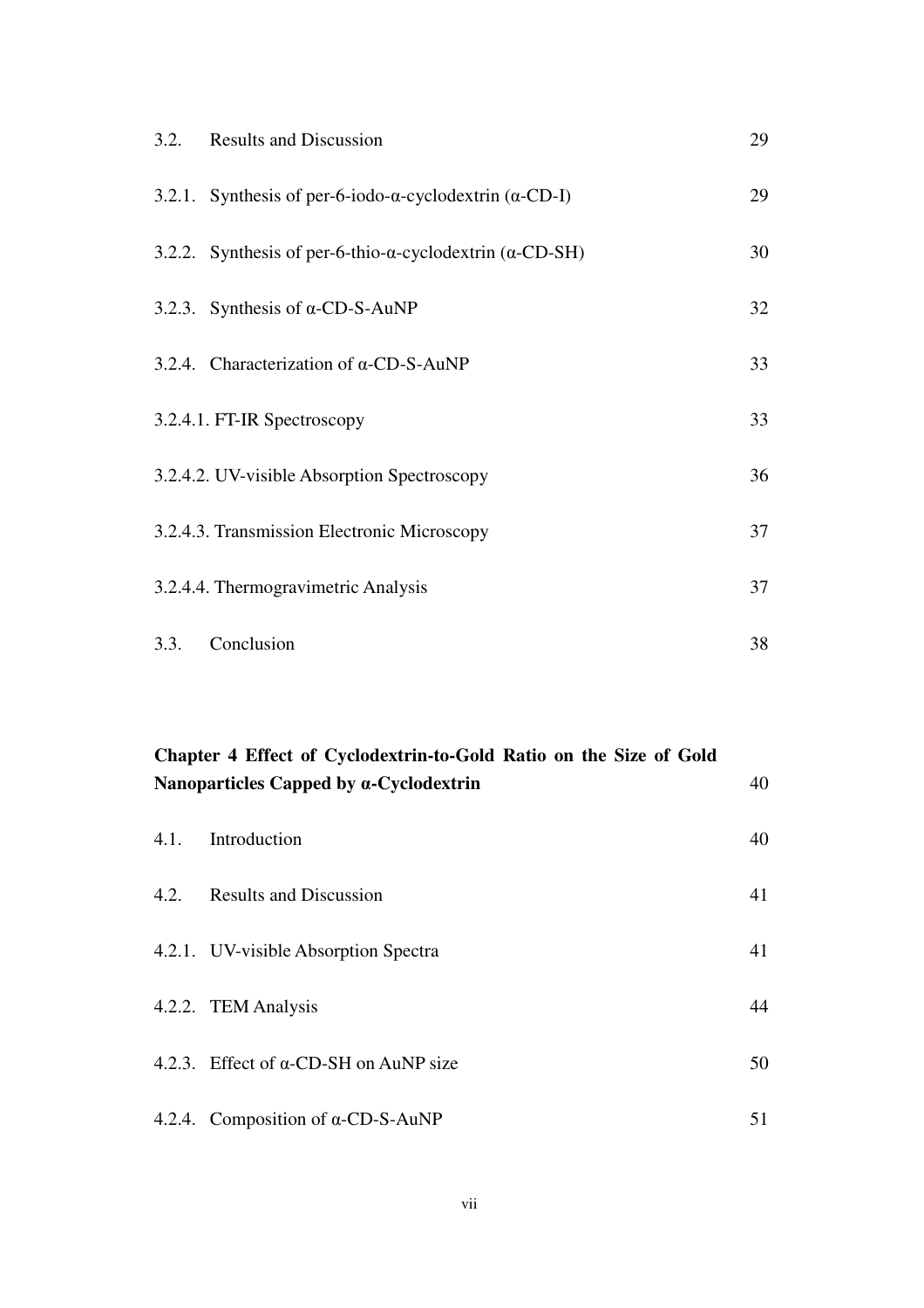**Chapter 5 Effect of Tetraalkylammonium Ions on the Electrophoretic Mobility and Peak Shape of Different Core Sizes of Thiolated**  α**-Cyclodextrin-Capped Gold Nanoparticles in Capillary Zone Electrophoresis**  5.1. Introduction 5.2. Results and Discussion 5.2.1. Effect of buffer pH on electrophoretic mobility of α-CD-S-AuNPs 5.2.2. Effect of various tetraalkylammonium ions on peak width of α-CD-S-AuNPs 5.2.3. Effect of tetrabutylammonium ion concentration 5.2.4. Characterization of the size of α-CD-S-AuNPs using CZE 5.3. Conclusion **Chapter 6 Conclusion and Future Work**  6.1. Conclusion 6.2. Future Work 6.2.1. Use of  $\alpha$ -CD-S-AuNP in CEC 6.2.2.. Use of  $\alpha$ -CD-S-AuNP in sensor 58 58 59 59 64 72 74 78 79 79 81 81 83